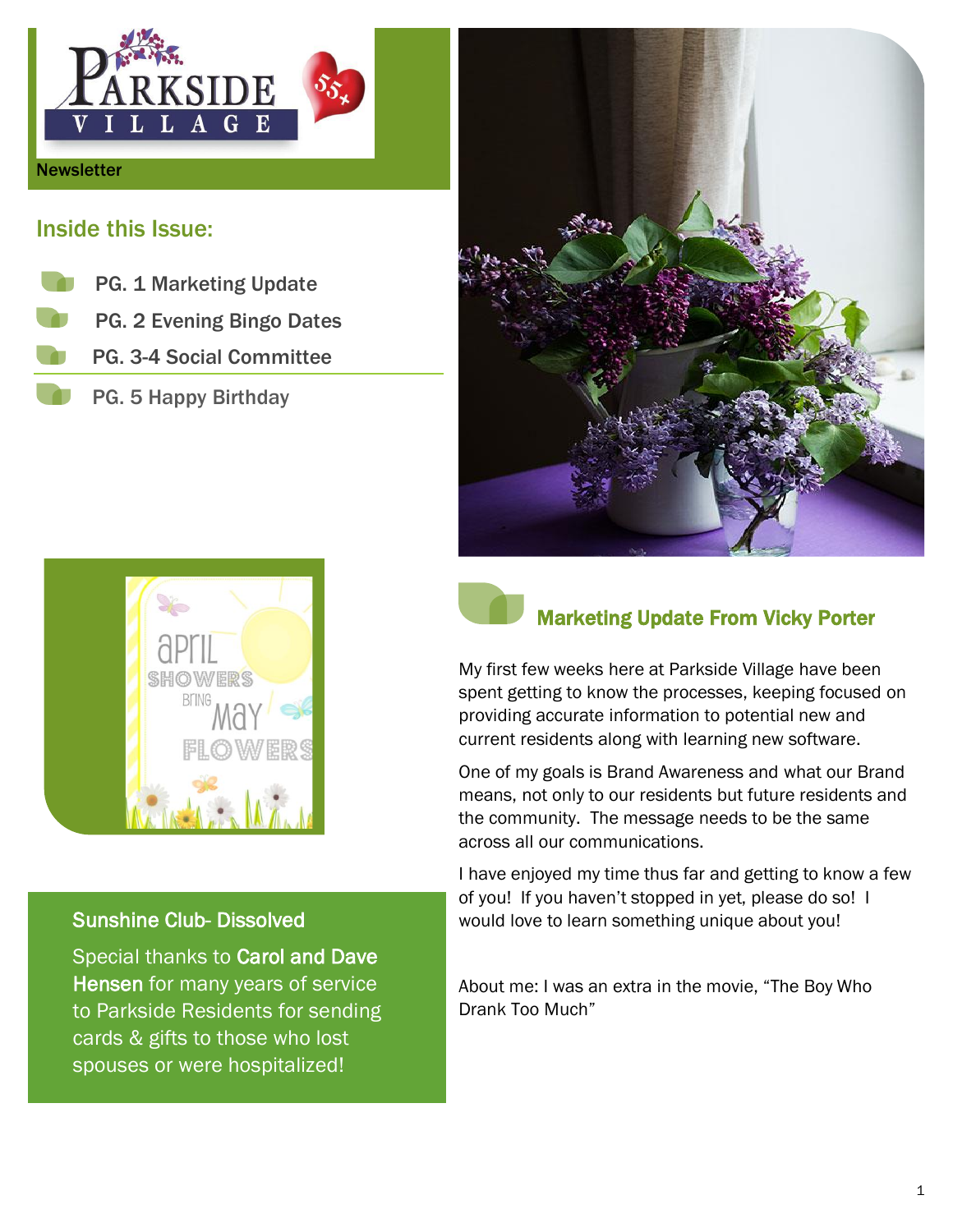

# **BINGO NIGHT**



# Every Other Tuesday Evening at 7:00 pm. Cost is \$1.00 per Card

**Coming in MAY! Tuesday Night Bingo at Parkside. We will be playing nighttime Bingo in the Parkside Community Room beginning Tuesday, May 3 at 7:00 pm. The cost is \$1.00 per card. All proceeds are paid out as prize money each night. We will play Nighttime Bingo every other Tuesday night through October. Come join us for a fun evening. Also, if you would like to help by being a Bingo Caller, please contact Erlene Delano at 608-846-4822. Thank you.**

| <b>MAY</b>            | <b>JUNE</b>         |
|-----------------------|---------------------|
| Tuesday, May 3        | Tuesday, June14     |
| Tuesday, May 17       | Tuesday, June 28    |
| Tuesday, May 31       |                     |
| <b>JULY</b>           | <b>AUGUST</b>       |
| Tuesday, July 12      | Tuesday, August 9   |
| Tuesday, July 26      | Tuesday, August 23  |
| <b>SEPTEMBER</b>      | <b>OCTOBER</b>      |
| Tuesday, September 6  | Tuesday, October 4  |
| Tuesday, September 20 | Tuesday, October 18 |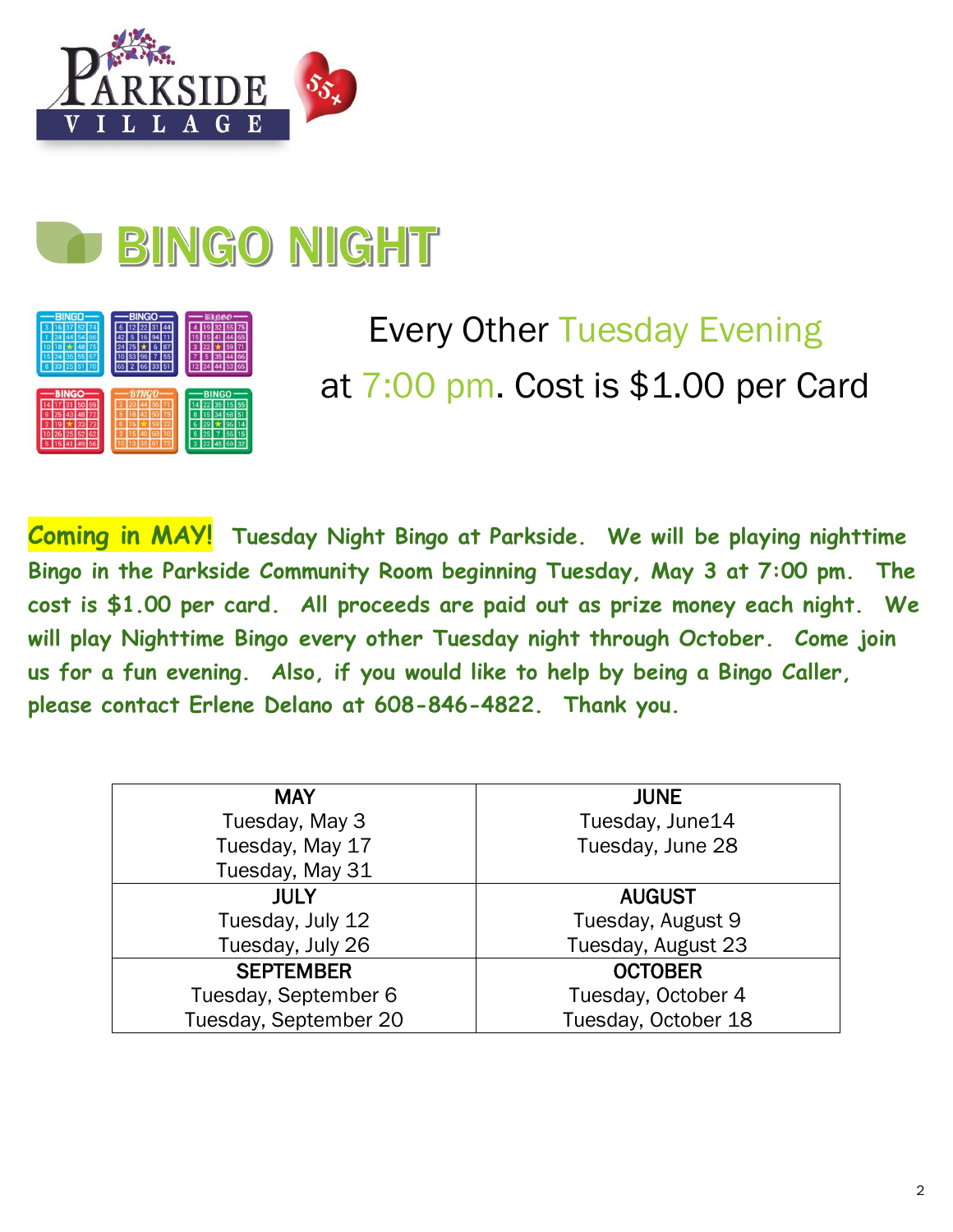

First Friday of every month beginning April 1 st

**Community** Room



*favorite beverage and a small appetizer to share!* 

# Winner Winner.... Fish Fry Dinner! **April 22, at 4:30 pm \$5.00 per person**

### **Community Room**

Drop your payment off in Vicky's office. Include your name and fish choice!

### **Menu**

2 Pieces of Fish (baked or deep-fried)

Ruby Red Potatoes

Veggie

**Buns** 

**Dessert** 

Catered by Rude's Lanes

-Residents only-

Please advise Baked or Deep Fried when you sign up!

Sign up sheet on Bulletin Board thru **April 18th**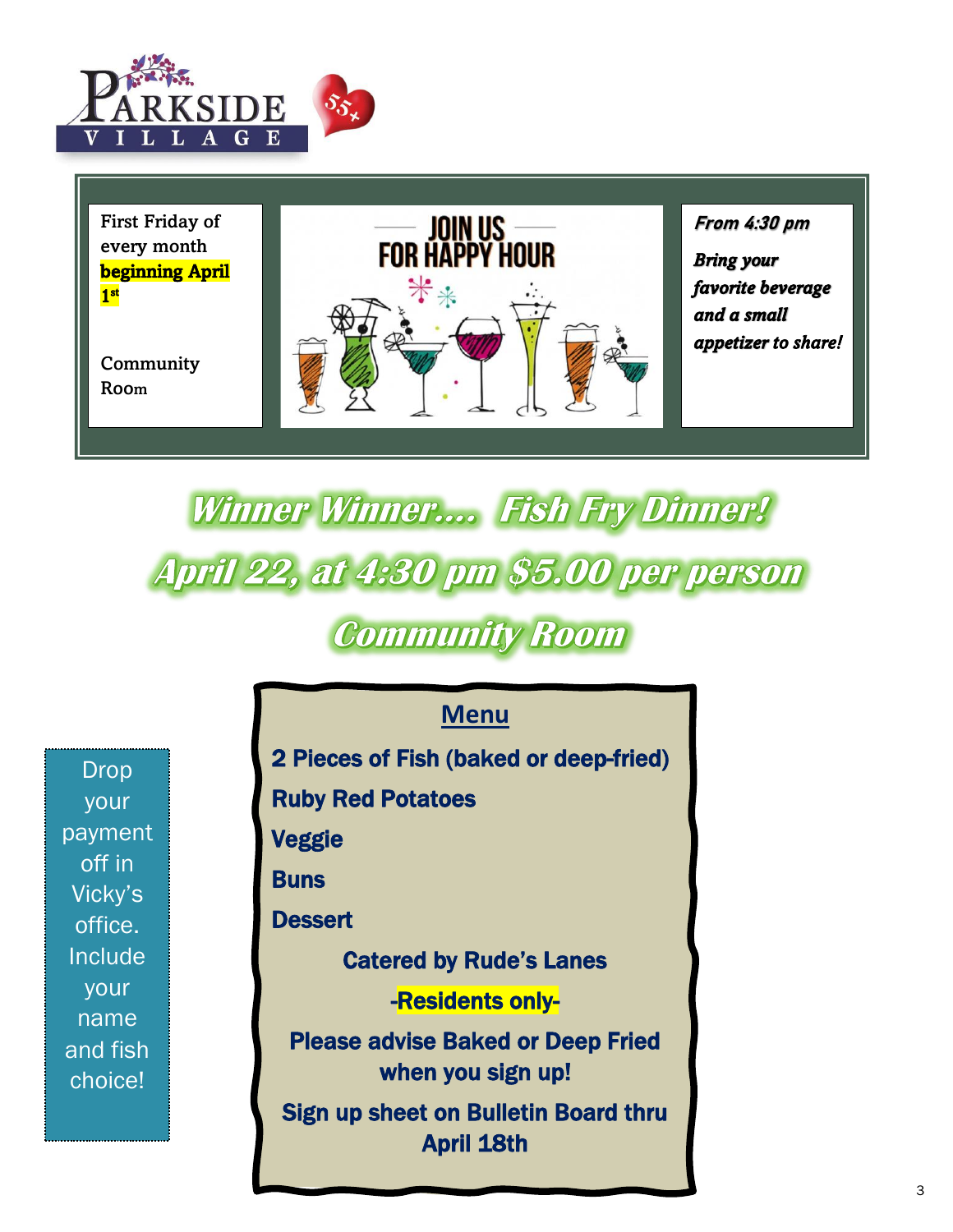

Mark your calendars for the Mother's Day Pancake Breakfast! \$5.00 for the men and ladies eat free!!

Date: May 14th!

-We need male volunteers to do the cooking-

-Sign-up sheet will be on Bulletin Board-





Our very own, Lucky Chimes will be sharing their talent with us on May 10th at 1:00 pm in the Community Room Come Join them!!

**Stay Tuned for additional details on the following events:**

- **Ice Cream Social, June 17th at 2:00 pm**
- **Great American Cook Off, July 15th at 4:30 pm drinks and 5:00 pm Supper**